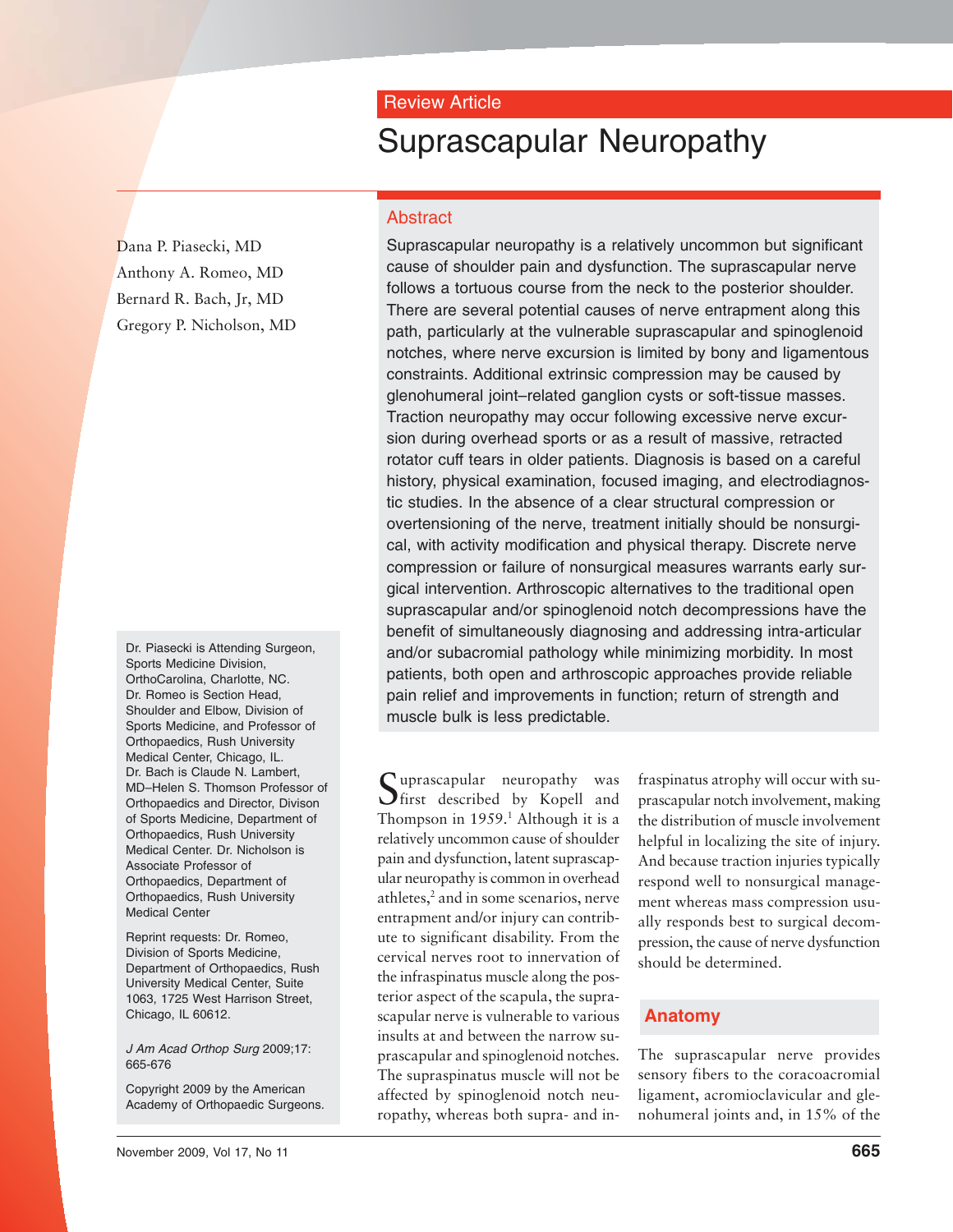

Illustration of suprascapular anatomy. After exiting the posterior cervical triangle, the suprascapular nerve passes through the suprascapular notch, across the floor of the supraspinatus fossa, and past the spinoglenoid notch. The suprascapular notch is roofed by the transverse scapular ligament, and the spinoglenoid notch is covered by the spinoglenoid ligament; both structures have the potential to compress the nerve. (Reproduced with permission from Safran MR: Nerve injury about the shoulder in athletes: Part 1. Suprascapular nerve and axillary nerve. Am J Sports Med 2004;32: 803-819.)

population, may have a cutaneous branch supplying sensation in the lateral arm. Its chief function is that of a motor nerve, innervating the supraspinatus and infraspinatus muscle bellies.3 The nerve originates from the upper trunk of the brachial plexus (ie, C5, C6, occasionally C4), from which it courses laterally

through the posterior cervical triangle to reach the suprascapular notch (Figure 1).

The suprascapular notch is a bony depression medial to the base of the coracoid process. Its superior aspect is enclosed by the transverse scapular ligament. Various morphologies have been described for the bony portion of the notch, ranging from a subtle depression to pure bony tunnel with ossification of the overlying ligament<sup>4</sup> (Figure 2). Although the suprascapular artery and vein usually pass above the transverse scapular ligament, the nerve passes beneath, limiting its potential excursion within the narrow fibro-osseous tunnel. On average, the nerve is 3.0 cm medial to the supraglenoid tubercle as it passes through the suprascapular notch.<sup>6</sup> On exit, it travels posterolaterally across the floor of the supraspinatus fossa, providing several motor branches to the overlying supraspinatus muscle and receiving sensory fibers from the acromioclavicular and glenohumeral joints.<sup>3,6</sup> These various tethers limit excursion of the nerve to ≤3 cm within the supraspinatus fossa.3

At the posterolateral corner of the fossa, the nerve reaches the spinoglenoid notch, a depression at the lateral base of the scapular spine that occurs 1.8 to 2.1 cm medial to the glenoid rim.3,6 A spinoglenoid ligament has been identified with variable frequency coursing over the top of the notch<sup>5</sup> (Figure 3). Recently, Plancher et al<sup>7</sup> demonstrated the ligament's presence in all 58 study specimens and attributed the variable presence reported in prior studies to differences in specimen preparation. Histologic analysis confirmed true ligamentous insertional features, and the distance from nerve to ligament was well-conserved across specimens at a mean of 4.6 mm.7 Because portions of the ligament insert into the

Dr. Romeo or a member of his immediate family has received royalties from, is a member of a speakers' bureau or has made paid presentations on behalf of, and serves as a paid consultant to or is an employee of Arthrex; has received research or institutional support from Arthrex, Athletico, DJ Orthopaedics, Miomed, and Smith & Nephew; and has stock or stock options held in, and has received nonincome support (such as equipment or services), commercially derived honoraria, or other non–research-related funding (such as paid travel) from, Arthrex. Dr. Bach or a member of his immediate family has received research or institutional support from Arthrex, Athletico, DJ Orthopaedics, Miomed, Ossur, Scheck & Siress, and Smith & Nephew. Dr. Nicholson or a member of his immediate family has received royalties from Innomed and Zimmer; has served as a paid consultant to or is an employee of Zimmer; has received research or institutional support from EBI; and has stock or stock options held in Zimmer. Neither Dr. Piasecki nor a member of his immediate family has received anything of value from or owns stock in a commercial company or institution related directly or indirectly to the subject of this article.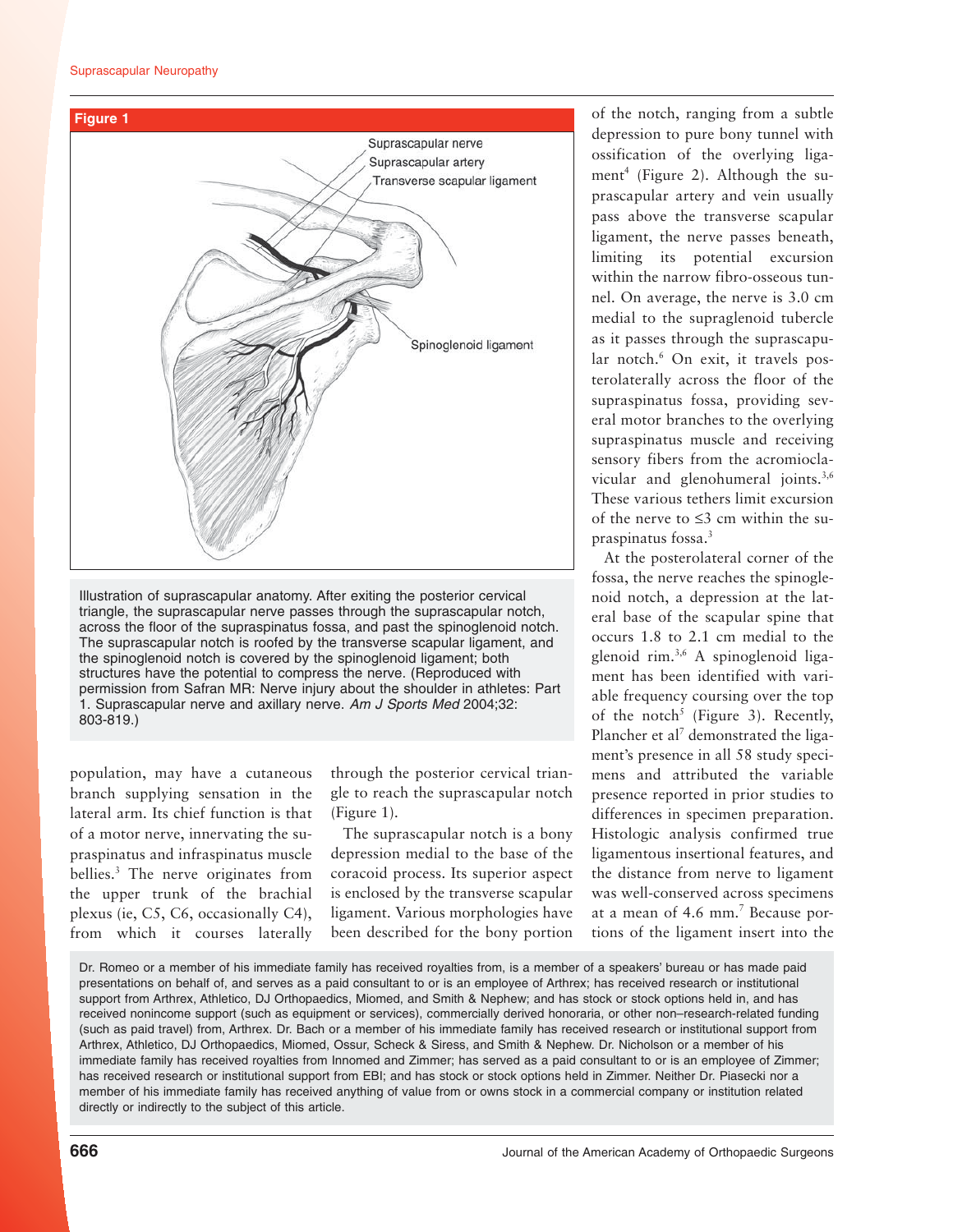#### Dana P. Piasecki, MD, et al



The six types of suprascapular notch: type I, depression (8%); type II, shallow V-shaped (31%); type III, U-shaped (48%); type IV, deep V-shaped (3%); type V, type III with partial ossification of the ligament (6%); and type VI, complete ossification of the ligament (4%). (Reproduced with permission from Rengachary SS, Burr D, Lucas S, Brackett CE: Suprascapular entrapment neuropathy: A clinical, anatomical, and comparative study. Part 3: Comparative study. Neurosurgery 1979;5:452-455.)

posterior capsule, the spinoglenoid ligament becomes taut in positions of adduction and internal rotation,<sup>8</sup> which corresponds to the followthrough phase of throwing. It is just beyond the spinoglenoid notch that the nerve makes an acute medial turn around the base of the scapular spine, traveling along the scapular body and sending two or more motor branches into the infraspinatus muscle.6 These motor branches split off the main nerve and travel along the muscle's undersurface 2.0 to 2.2 cm medial to the glenoid rim.<sup>9</sup>

# **Pathophysiology**

Suprascapular neuropathy may occur secondary to a variety of mechanisms that vary depending on the local anat-

November 2009, Vol 17, No 11 **667**

omy and nature of the insult. Focal nerve entrapment may occur at any location along the nerve's course but is most common where mobility is already limited. Once the nerve reaches the confines of the suprascapular notch, it is particularly vulnerable. Anything that narrows the notch may injure the nerve. Fractures involving this region have been reported to cause neuropathy,<sup>10</sup> and although nerve injury has been attributed to supraglenoid cysts at the spinoglenoid notch, paralabral cysts can extend more medially and may affect the nerve at the suprascapular notch.<sup>11</sup>

Anatomic variations also play a role. The transverse scapular ligament,<sup>3</sup> a recently described anterior  $coracoscapular$  ligament, $12$  and fascial extensions from the subscapu-



Posterior photograph of a cadaver right scapula demonstrating the scapular spine (SS), spinoglenoid ligament (SG), and suprascapular nerve (SN). The spinoglenoid notch is bounded by the glenoid neck inferiorly, the scapular spine medially, and the spinoglenoid ligament superolaterally. (Adapted with permission from Plancher KD, Peterson RK, Johnston JC, Luke TA: The spinoglenoid ligament: Anatomy, morphology, and histological findings. J Bone Joint Surg Am 2005;87:361-365.)

laris muscle $13$  may all contribute to suprascapular notch entrapment. As the nerve passes into the suprascapular fossa, mobility is greater but is still limited by the nerve's adherence to the periosteum and by its motor branches to the supraspinatus. $3 A$ scapular fracture malunion, or any other space-occupying fossa lesion, may compress the nerve in this region. Likewise, as the nerve turns medially at the spinoglenoid notch and beneath the spinoglenoid ligament, it is particularly susceptible to localized compression. Entrapment caused by paralabral ganglion cysts is now commonly recognized, $14$  but other mass-effect scenarios have been reported in recent years, including prominent hardware<sup>15</sup> and enlarged veins.16

In addition to focal nerve entrapment, neuropathy can follow more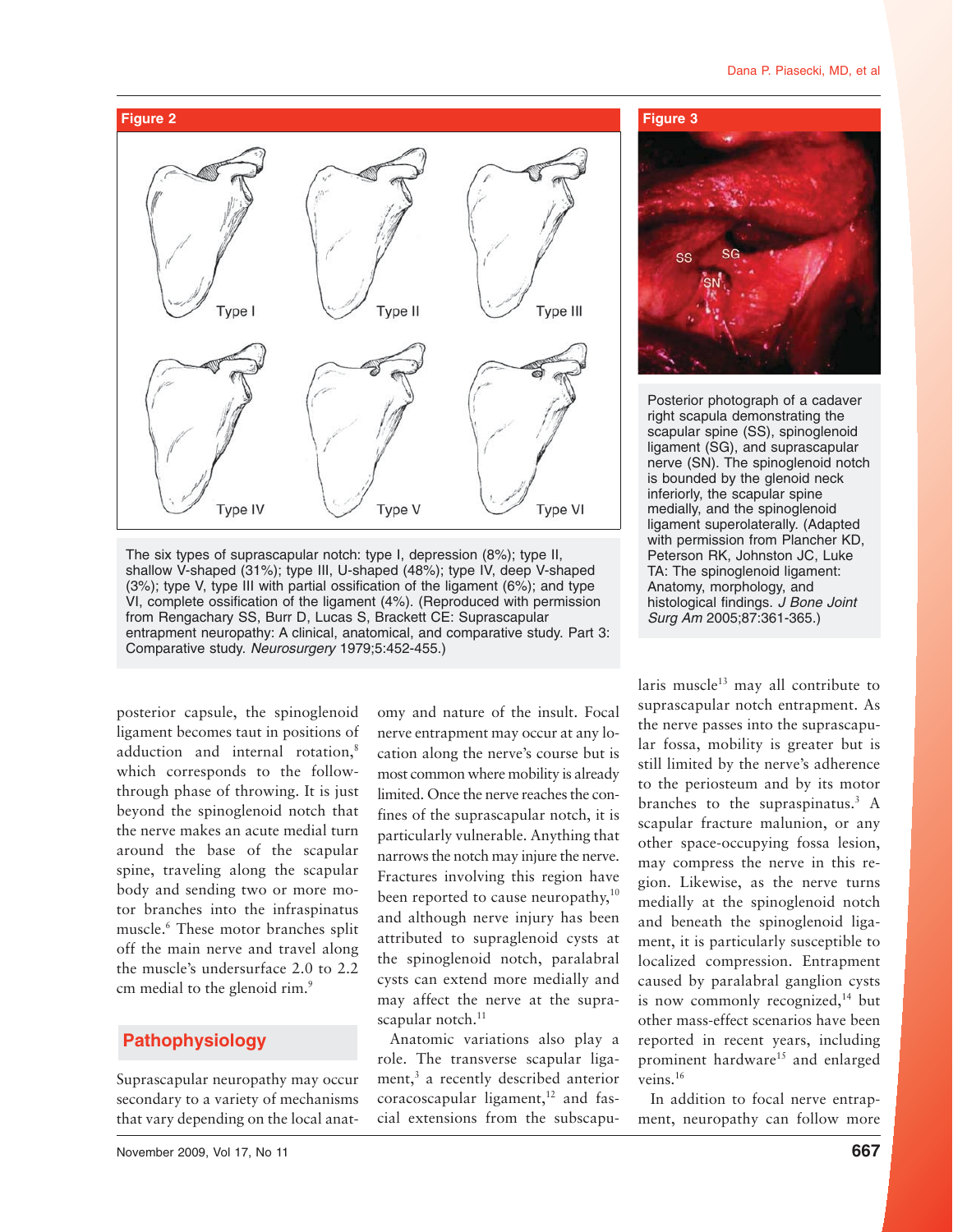

Illustration of a proposed mechanism for the association between suprascapular neuropathy and massive, retracted rotator cuff tear in which retraction of the torn tendon bowstrings the nerve against the scapular spine (circled area). (Reproduced with permission from Costouros JG, Porramatikul M, Lie DT, Warner JJ: Reversal of suprascapular neuropathy following arthroscopic repair of massive supraspinatus and infraspinatus rotator cuff tears. Arthroscopy 2007;23:1152-1161.)

dynamic insults. The identification of suprascapular neuropathy in elite volleyball players<sup>17</sup> and pitchers<sup>18</sup> has suggested that a combination of traction, friction and/or kinking of the nerve at points of tethering may induce nerve injury. This may be particularly true at the spinoglenoid notch, a site at which anatomic studies have demonstrated an increase in spinoglenoid ligament tension against the nerve in positions that correspond to the follow-through phase of throwing.<sup>8</sup> Combined scapular protraction and infraspinatus contraction during this phase may further bowstring the nerve against the scapular spine, with acute and/or chronic injury resulting.17 Sandow and Ilic<sup>2</sup> have speculated that the superior aspect of the infraspinatus may impinge on the nerve at the spinoglenoid notch in positions of abduction and external rotation. In some cases, overuse traction forces

may affect the nerve indirectly by inducing intimal damage to the axillary or suprascapular arteries, resulting in microemboli and secondary ischemia of distal nerve branches.<sup>18</sup>

Suprascapular neuropathy may also accompany other primary shoulder pathology. Nerve compression frequently occurs at the spinoglenoid notch as the result of paralabral ganglion cysts that develop after a primary labral tear establishes a one-way synovial valve.<sup>11,14</sup> Additionally, de Laat et al<sup>19</sup> reported a 29% rate of suprascapular nerve injury in association with shoulder dislocations and proximal humerus fractures. Recent focus has also turned toward the association of suprascapular nerve injury with massive, retracted rotator cuff tears. Albritton et  $al^{20}$  simulated supraspinatus retraction in a cadaver model and noted that up to 5 cm of retraction markedly altered the course and tension of the first supraspinatus motor branch at the suprascapular notch. Costouros et  $al<sup>21</sup>$ reported a 38% rate of isolated suprascapular neuropathy in a series of 26 massive rotator cuff tears and speculated that the nerve may be further tethered at the scapular spine by infraspinatus retraction (Figure 4). This report documented nerve recovery after attempted rotator cuff repair.

These relationships have led some authors to speculate that suprascapular neuropathy may be a significant contributor to the pain and muscle atrophy of retracted tears,<sup>20</sup> and some now perform routine electromyography  $(EMG)$  testing in these patients.<sup>21</sup> Iatrogenic suprascapular neuropathy has also been reported following distal clavicle resection, spinal positioning, transglenoid stabilization, and procedures requiring an open posterior approach to the shoulder. $9,22$ 

### **Diagnosis**

# **History**

Suprascapular neuropathy causes pain and spinal weakness in 80% to 100% of patients.23-25 Pain is often described as a dull, sometimes burning, ache in the posterior and lateral shoulder regions, $25$  with occasional radiation to the neck or lateral arm. The pain may be worsened by arm positions involving cross-body adduction and internal rotation<sup>8</sup> (Table 1). This distribution may be explained by the nerve's sensory contribution to the shoulder and acromioclavicular joints and the known tensioning of the spinoglenoid ligament during adduction and internal rotation maneuvers.<sup>8</sup> Subjective weakness during external rotation and/or abduction is more variable and is dependent on the degree and level of nerve compromise. Isolated infraspinatus involvement may not be functionally limiting because the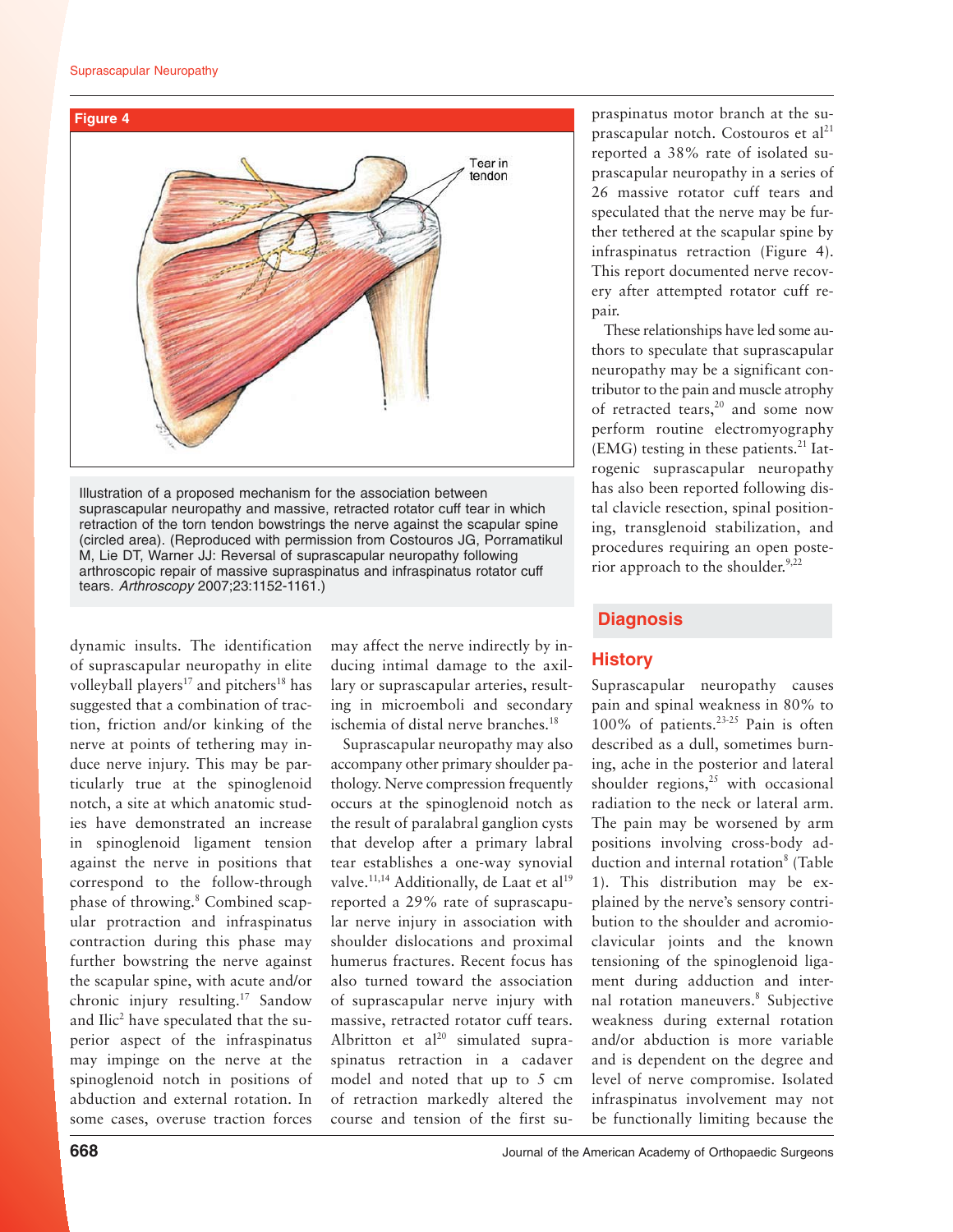#### **Common History and Physical Examination Findings for Suprascapular Neuropathy**

#### **History**

- Posterolateral and/or superior shoulder pain
- Mild subjective weakness (abduction, external rotation)
- Chronic overhead sports or labor

History of shoulder trauma or surgery Massive, retracted rotator cuff tear

#### **Physical Examination**

- Supraspinatus and/or infraspinatus atrophy
- Tenderness posteromedial to the acromioclavicular joint and/or posterosuperior joint line
- Weakness of external rotation and/or abduction

#### **Table 2**

#### **Differential Diagnosis for Suprascapular Neuropathy**

| Rotator cuff pathology (ie, tendinitis/<br>bursitis, tears)  |
|--------------------------------------------------------------|
| Acromioclavicular arthritis                                  |
| Adhesive capsulitis                                          |
| Labral pathology (eg, SLAP tears,<br><b>Bankart lesions)</b> |
| Glenohumeral arthritis                                       |
| Cervical radiculopathy                                       |
| Brachial plexitis (ie, Parsonage-Turner<br>syndrome)         |
| $SLAP$ = superior labral anterior-posterior                  |

posterior deltoid and teres minor can often compensate.17

By contrast, nerve compression at the suprascapular notch more often causes functional deficits, with up to 75% loss of abduction and external rotation strength.26 Symptoms may develop gradually, with or without a preceding injury, and may worsen over time to become constant.<sup>27</sup> A sense of instability is also frequently reported, $^{14}$  likely in association with

#### **Table 1 Figure 5**



Photograph of a patient with infraspinatus atrophy. The posterior aspect of the scapula demonstrates atrophy in the region of the infraspinatus fossa.

labral pathology. An initial traumatic event is reported in 40% of patients.25 The typical scenario is that of a chronic, traction-type injury in the younger athlete or laborer who places repetitive overhead demands on the upper extremities during activity (eg, volleyball, basketball, weightlifting, swimming).<sup>17</sup> However, suprascapular neuropathy should be considered in older patients with rotator cuff tears $28$  and in any patient with otherwise unexplained shoulder symptoms after a shoulder operation or traumatic shoulder injury. The described symptoms may overlap with several other potential shoulder pathologies (Table 2). The presence of gradually progressive, dull shoulder pain with isolated weakness in forward elevation and/or external rotation may help distinguish isolated suprascapular neuropathy from most of these other conditions.

# **Physical Examination**

Patients with suspected suprascapular neuropathy should first be examined for signs related to prior surgery and trauma (Table 1). Evidence of penetrating injury along the course of the nerve or of surgical incisions consistent with prior spine procedures, open posterior shoulder approaches, rotator cuff repair, or distal clavicle resection should raise suspicion for the possibility of suprascapular nerve injury. Atrophy of the supraspinatus and/or infraspinatus muscle belly is often evident $^{24}$  (Figure 5). Isolated infraspinatus atrophy suggests spinoglenoid notch entrapment, whereas the presence of both supraspinatus and infraspinatus atrophy indicates a more proximal injury, typically at the suprascapular notch. Atrophy of other periscapular musculature with or without humeral head subluxation may suggest a more global neurologic injury pattern. Active and passive range of motion along with careful evaluation of scapular mechanics should be performed in all patients to determine the contribution of capsular contracture and/or scapular dyskinesis to the primary complaint. With suprascapular notch entrapment, the acromioclavicular joint and supraspinatus fossa may be tender to palpation, whereas spinoglenoid notch compression may cause pain at the pos-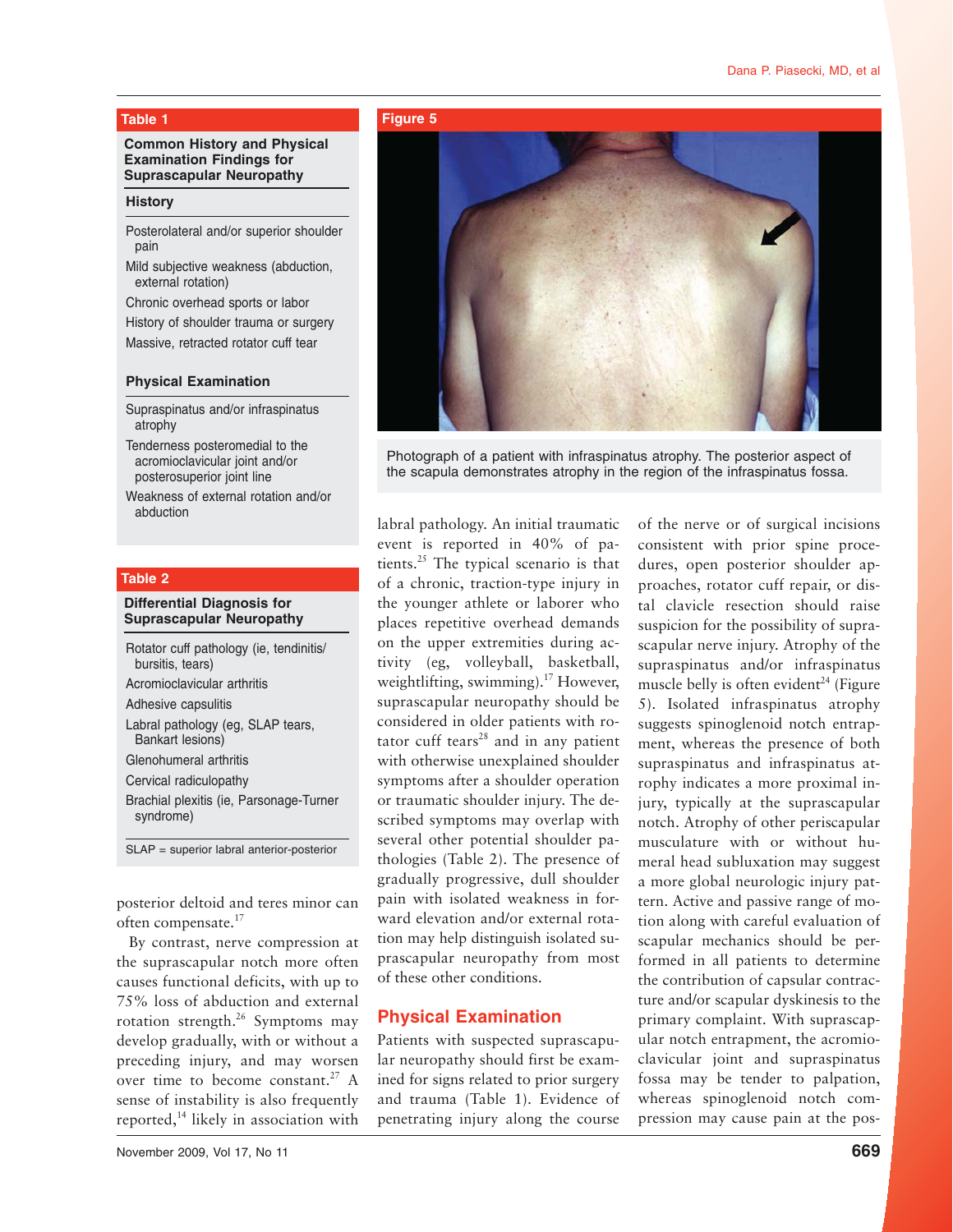#### **Imaging Studies for Suprascapular Neuropathy**

#### **Plain Radiographs**

Rule out scapular fracture, glenohumeral dislocation

Consider humeral head position as an indicator of massive rotator cuff tear

Stryker notch view: evaluate suprascapular notch type, patency

#### **MRI**

Trace nerve's course, with emphasis on both notches

Assess degree of supraspinatus and infraspinatus atrophy

Look for mass compression (ganglion cyst)

Evaluate rotator cuff and labrum

#### **CT**

Thin cuts: evaluate potential bony sites of compression

terosuperior joint line.<sup>24</sup> Weakness to resisted external rotation and/or abduction will be present in most cases.24 Cross-body adduction and internal rotation may elicit pain in the posterior shoulder, probably resulting from tensioning the spinoglenoid ligament,<sup>8</sup> but the diagnosis should be differentiated from primary acromioclavicular pathology. Likewise, given the overlap and frequent coexistence of rotator cuff and labral pathology, careful evaluation for superior labral anterior-posterior tears, glenohumeral instability, and rotator cuff function should be performed. Finally, a careful neurovascular examination to test specific distal cervical root function at C5-T1 is critical for ruling out neurologic injury that is more proximal at the cervical root level or more generally involving the brachial plexus.

# **Imaging**

Routine radiographs should be obtained to rule out potential osseous

#### **Table 3 Figure 6**



Axial T2-weighted MRI scan of a paralabral ganglion cyst. Cysts typically appear loculated with an increased signal on T2-weighted images. An associated labral tear may also be seen.

#### **Table 4**

#### **Additional Diagnostic Tests for Suprascapular Neuropathy**

**Suprascapular Nerve Block**

Suprascapular or spinoglenoid notch injection of local anesthetic

#### **EMG/NCV Studies**

Must request suprascapular nerve evaluation

Conduction delays (increased latency) Signs of denervation (fibrillations, sharp waves, decreased motor potentials)

Often can localize the site of compression

 $EMG =$  electromyography,  $NCV =$  nerve conduction velocity

causes of nerve entrapment and to assess comorbid shoulder conditions, such as glenohumeral subluxation or arthrosis (Table 3). The addition of a Stryker notch view allows visualization of the suprascapular notch and may demonstrate complete ossification or near obliteration of its foramen. Scapular body or neck fractures with malunion or fracture callus at either notch and the presence of hardware impingement along the known course of the nerve should be considered. Proximal humeral head migration suggests chronic rotator cuff deficiency and should also be recognized. In situations in which osseous abnormalities are thought to be the primary cause of nerve injury, a CT scan may be helpful in appreciating specific regions of likely nerve compression.

An MRI study is particularly useful for quantifying the degree of supraspinatus and infraspinatus atrophy, for discerning potential soft-tissue causes of nerve entrapment, and for determining the presence of associated pathology, such as labral or rotator cuff tears. In addition to visualizing the course of the suprascapular nerve, sagittal images at the level of the lateral scapular spine can be used to quantify the degree of muscle atrophy.29 Compressive lesions such as perilabral ganglion cysts are easily identified with increased signal on T2-weighted images, along with the frequently associated labral tears $30$ (Figure 6). Other soft-tissue masses may be seen on MRI as well, including lipomas and enlarged spinoglenoid notch veins.<sup>16,31</sup>

# **Additional Diagnostic Tests**

When a clinical evaluation and routine imaging studies do not demonstrate a clear focus of nerve entrapment, the orthopaedist may consider additional diagnostic tests (Table 4). An injection of local anesthetic into the suprascapular notch helps to localize the region of entrapment if pain is relieved.10 Likewise, EMG and nerve conduction velocity (NCV) studies, with specific attention paid to the suprascapular nerve, are routinely obtained to establish a baseline before treatment and to localize the site of nerve entrapment. Increased latency, fibrillation potentials, and diminished amplitude suggest nerve compression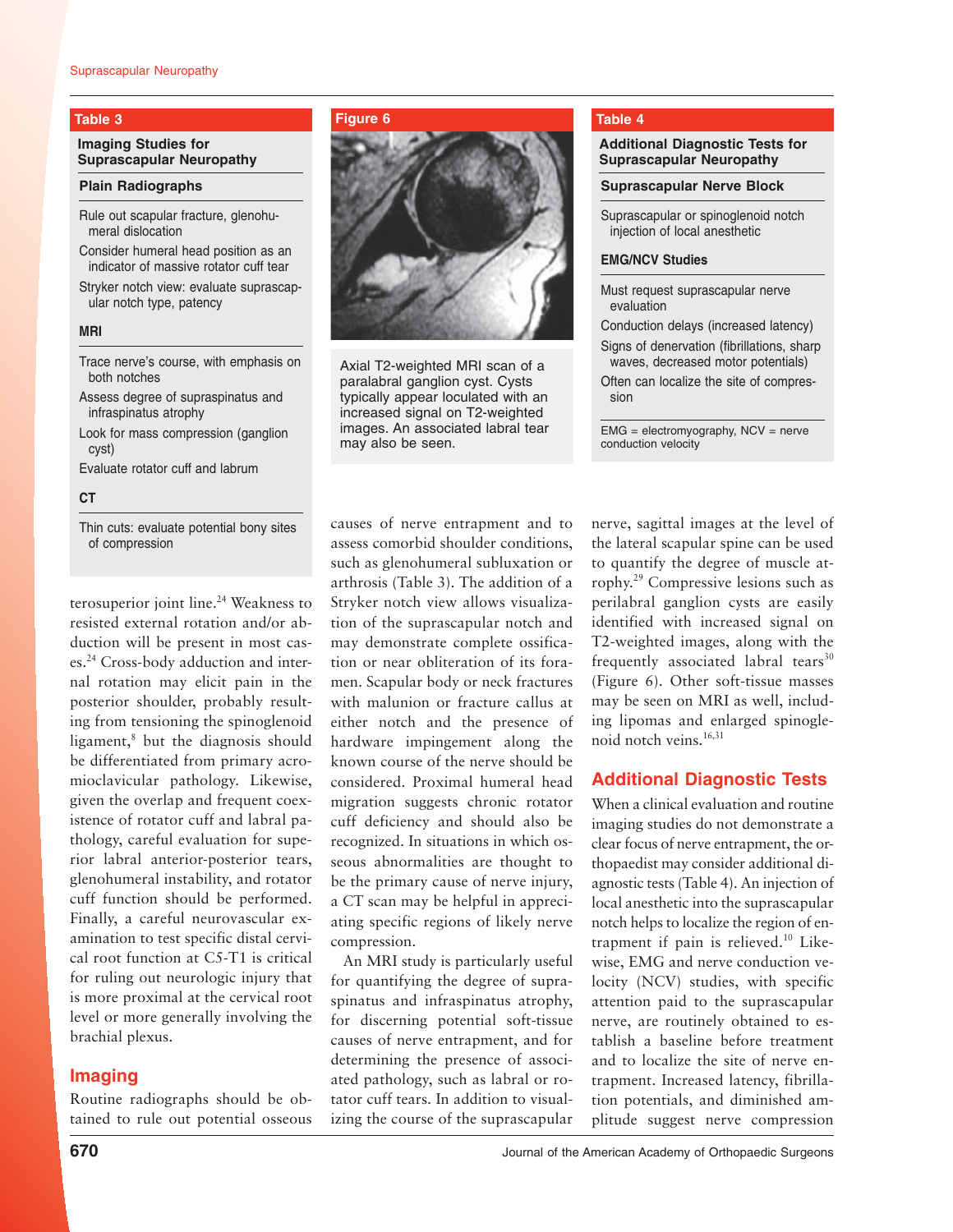and denervation, although EMG and NCV studies may be falsely negative or positive.18

# **Treatment**

Once the diagnosis of suprascapular neuropathy is made, several treatment options are available. Most patients with an overuse type of neuropathy and no focal mass compression of the nerve will benefit from nonsurgical management. Those with neuropathy secondary to a space-occupying lesion or with massive, retracted rotator cuff tears usually benefit most from immediate surgical intervention to prevent further nerve injury. Additional considerations include the duration of symptoms, degree of muscle atrophy, and associated shoulder pathology. Identifying the region of compression is very helpful for surgical planning, for which open and arthroscopic techniques may be considered (Figure 7).

# **Nonsurgical**

Although there are limited data to guide the clinician, most authors agree that an initial nonsurgical approach is prudent for most patients with suprascapular neuropathy. The approach includes activity modifications, nonsteroidal anti-inflammatory drugs, and a comprehensive program of rotator cuff, deltoid and periscapular stretching and strengthening.<sup>25</sup> Depending on the duration and circumstances of nerve compression, the recommended length of treatment ranges from 0 to 12 months, underscoring the need to individualize a given regimen. $25,32$ 

To this end, the duration of symptoms and the etiology of entrapment are important considerations when determining the length of any initial nonsurgical treatment. Although pain relief and restoration of function are reliably achieved in most patients, $2<sup>5</sup>$  once significant atrophy has occurred, mus-



Treatment algorithm for suprascapular neuropathy. EMG = electromyography,  $NSAIDS = nonsteroidal anti-inflammatory drugs, PT = physical therapy,$  $SG = spinoglenoid$ ,  $SS = suprascapular spine$ 

\* An EMG would have been obtained initially to confirm the diagnosis.

cle bulk and motor strength may be irreversibly lost. $32$  The patient presenting with long-standing (ie,  $>6$ months) symptoms and early muscle atrophy may therefore miss an opportunity to regain full function if surgery is delayed. Likewise, the patient with structural compression of the nerve has been shown to do best after surgical decompression, whereas the patient with overuse neuropathy typically does not improve with surgery.<sup>33</sup> Nonsurgical management is therefore indicated in most patients who present with suprascapular neuropathy, particularly in those with an overuse-type etiology.25 However, the patient with a long duration of symptoms, muscle atrophy, entrapment by a mass lesion, and/or associated massive rota-

tor cuff tears is unlikely to benefit from a prolonged nonsurgical approach.<sup>21,33</sup>

The frequently cited scenario of a paralabral ganglion cyst is worth special mention, given that some authors have recommended immediate decompression for this condition to prevent further nerve injury.<sup>32</sup> Although this step may be reasonable in many cases, an initial nonsurgical approach is justified in the patient with a short duration of symptoms, because in some instances a cyst may be incidental or transient. Some authors have reported spontaneous regression of ganglia, although it is rare.<sup>24</sup> Prior to surgical intervention, additional consideration may also be given to CT- or ultrasonographyguided cyst aspiration. Although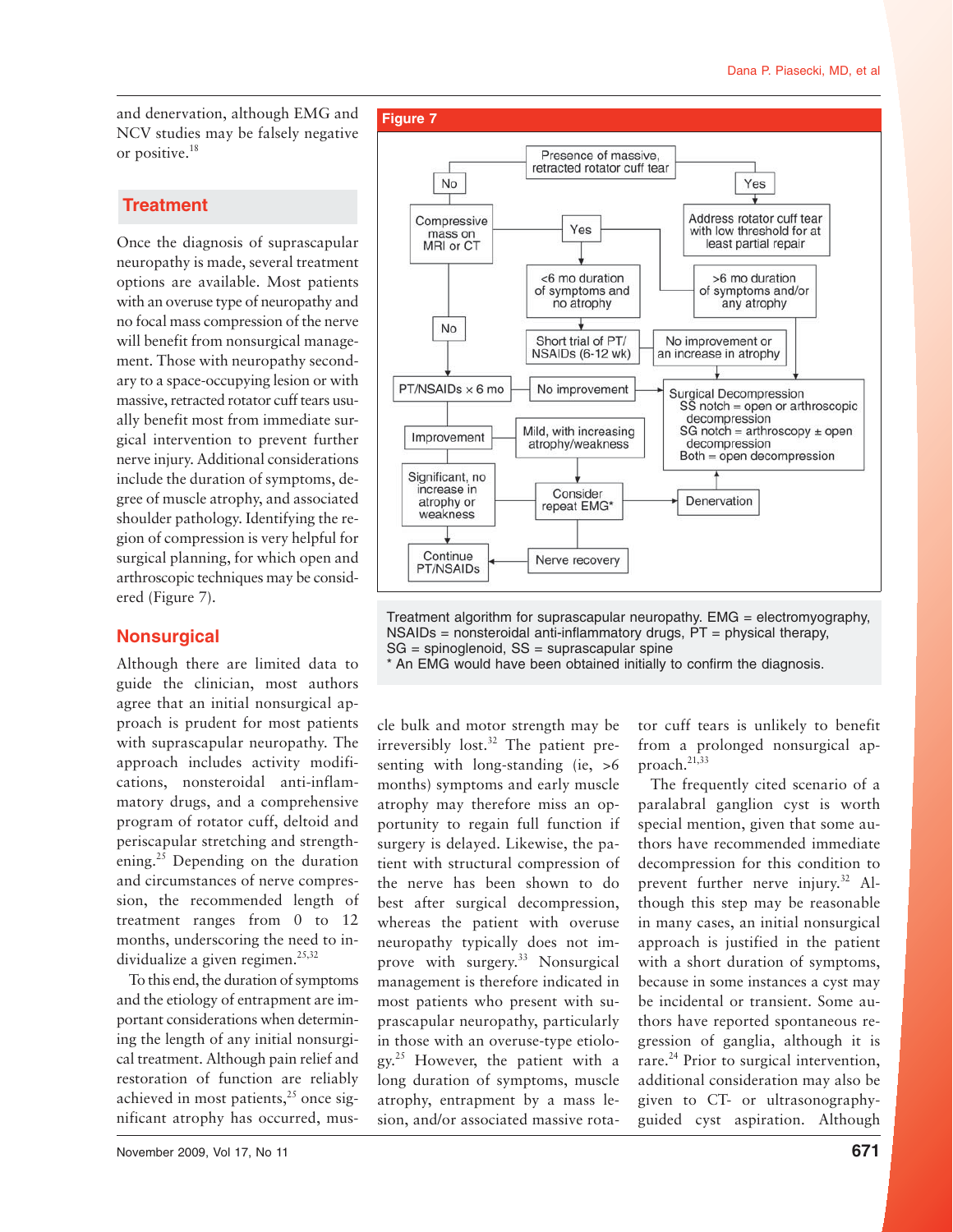

Illustration of open suprascapular notch decompression. The most frequently used open approaches to the suprascapular notch involve a superior, trapezius-splitting exposure or one that elevates the trapezius off the scapular spine. (Reproduced with permission from Romeo AA, Rotenberg DD, Bach BR Jr: Suprascapular neuropathy. J Am Acad Orthop Surg 1999;7:358-367.)

roughly half of cysts can be expected to recur following this intervention, $^{14}$ symptom relief after aspiration can be helpful diagnostically in the patient who has multiple potential sources of pain.

# **Surgical**

In the patient for whom nonsurgical treatment fails, particularly the patient with a reversible, structural cause of entrapment, surgical intervention is warranted, with the goal of eliminating compression of the nerve. Ideally, the surgeon would appreciate a specific locus of nerve entrapment such that surgical decompression may be targeted.

The most common sites of nerve compression are the suprascapular and spinoglenoid notches. The suprascapular notch has traditionally been decompressed through an open trapezius-splitting approach, $32$  using either a saber or transverse incision along the scapular spine (Figure 8). Following mobilization of subcutaneous flaps, the trapezius muscle is split in line with its fibers, the supraspinatus is retracted posteriorly, and the notch is identified medial to the coracoid base. The transverse scapular ligament is localized, extending over the top of the notch, after which the suprascapular vessels (above the ligament) and nerve (below the ligament) are exposed and protected as the ligament is released. If the nerve continues to be constrained by the bony notch, its medial border may be carefully widened with a burr. Dissection can be performed posterior to the supraspinatus muscle when simultaneous spinoglenoid notch decompression is desired. After adequate decompression, repair of the trapezius is followed by a standard closure.

Several authors have described arthroscopic techniques for suprascapular notch decompression.<sup>34,35</sup> In these reported procedures, the patient is positioned in the beach-chair position with $34$  or without<sup>35</sup> traction. After a diagnostic glenohumeral arthroscopy through a standard posterior portal, the arthroscope is redirected into the subacromial space, and a subacromial bursectomy is performed. Following bursectomy, the arthroscope is repositioned into a lateral portal and a shaver or radiofrequency device is introduced through an accessory anterolateral portal to expose the coracoacromial ligament medially to the coracoid process.34 Further medial dissection is performed to the coracoclavicular ligament origins on the coracoid base, 15 mm medial to the acromioclavicular joint.36

Just medial to these ligaments, the lateral margin of the transverse scapular ligament can be identified. To expose and instrument the suprascapular notch, additional portals are required between the clavicle and the scapular spine. Bhatia et al<sup>35</sup> describe placing two portals along a line bisecting the angle created by the clavicle and scapula (Figure 9). An initial medial portal is placed 30 to 35 mm medial to the angle, through which a probe and/or elevator is used to bluntly expose the transverse scapular ligament and subsequently retract the suprascapular artery, vein, and nerve. A "suprascapular portal" is then established 5 to 10 mm lateral to the medial portal, through which arthroscopic scissors are used to perform the actual decompression (Figure 10). A similar approach is described by Lafosse et  $al, <sup>34</sup>$  with the addition of occasional bony notch resection in cases in which ligament release does not adequately mobilize the nerve.

Open decompression of the spinoglenoid notch is usually accomplished through a posterior approach, using a longitudinal incision 3 cm medial to the posterolateral corner of the acromion (Figure 11). After subcutaneous flaps are developed, the deltoid fascia is divided and the muscle split in line with its fibers, with care taken to avoid dissection more than 5 cm below the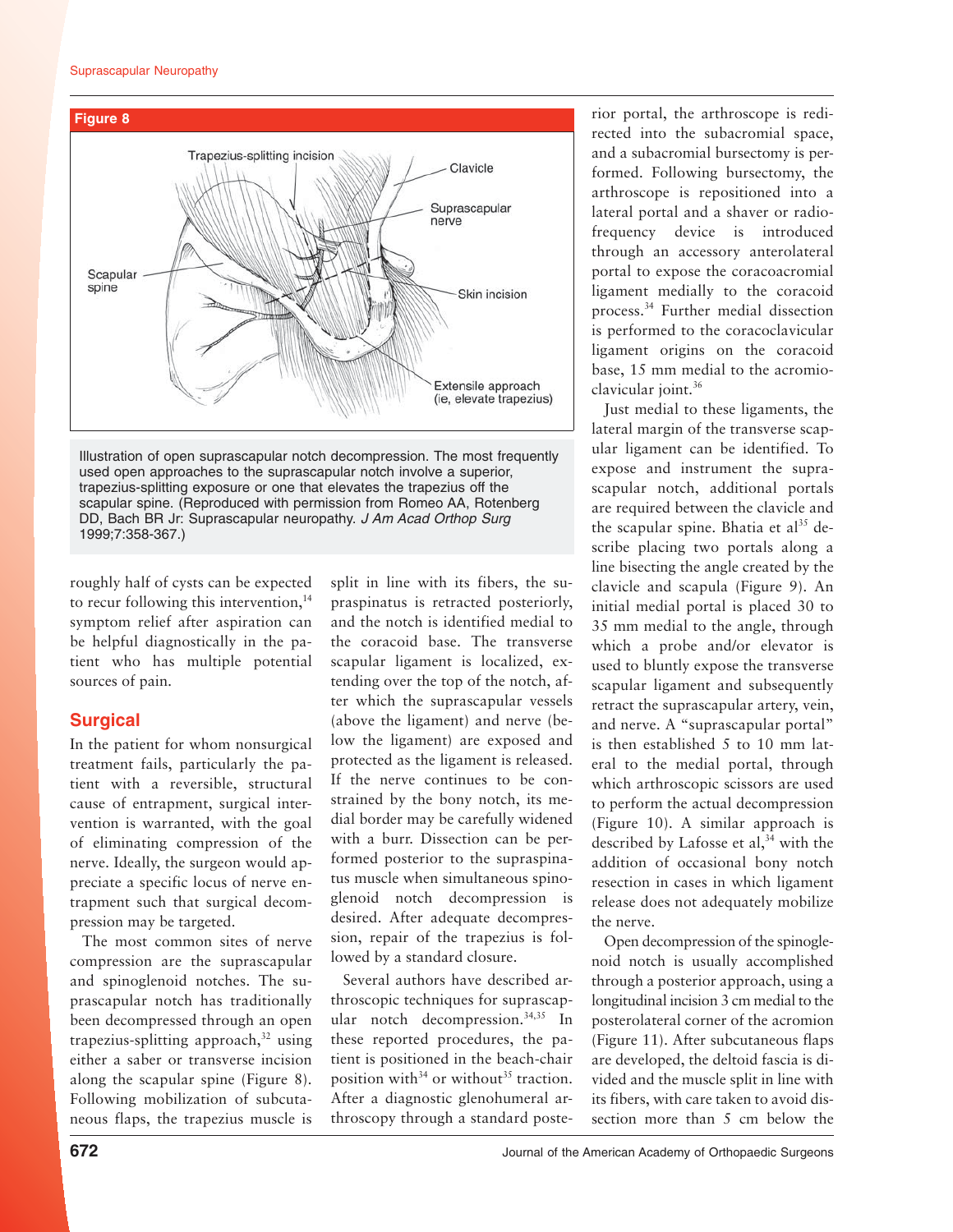#### Dana P. Piasecki, MD, et al



Illustration demonstrating technique for arthroscopic suprascapular notch decompression, requiring additional portals for exposing and instrumenting the notch. The angle that the scapular spine and acromion (AC) makes with the clavicle is bisected (line x-x). An initial medial portal (B) and a "suprascapular portal" (A) are placed along line x-x. (Adapted with permission from Bhatia DN, de Beer JF, van Rooyen KS, du Toit DF: Arthroscopic suprascapular nerve decompression at the suprascapular notch. Arthroscopy 2006;22:1009-1013.)

acromial border to prevent axillary nerve injury. Retraction of the deltoid facilitates identification of the superior border of the infraspinatus, which is subsequently mobilized inferiorly to reveal the scapular spine. Dissection is then carefully performed above the lateral extent of the spine to release the spinoglenoid ligament and underlying nerve.

Arthroscopic spinoglenoid notch decompressions have been reported, usually in association with the management of paralabral ganglion cysts.37 The high frequency of labral tears in association with ganglion cysts at the spinoglenoid notch has led many authors to suggest the addition of glenohumeral arthroscopy to the management of this scenario.11,14 Arthroscopy allows identification and repair of labral pathology

combined with effective arthroscopic decompression of the cyst through the tear<sup>37</sup> (Figure 12). When no labral tear is present, the cyst may be decompressed via a small capsulotomy just posterior and medial to the posterosuperior labrum. Other authors have described intra-articular labral repair followed by a more complete cyst decompression from the subacromial space. $37$  When a single locus of compression is not obvious but clinical and MRI evidence of both supra- and infraspinatus denervation is seen, it is not clear if both notches should be decompressed, although some authors have reported good results after doing so. Sandow and Ilic<sup>2</sup> reported excellent results in eight volleyball players treated with an open posterior approach, elevating the trapezius off



Arthroscopic view of the suprascapular notch at the shoulder. Scissors have been introduced through one of the accessory suprascapular portals to resect the ligament.  $L =$  superior transverse scapular ligament;  $Co = concoid$ ,  $N = suprascapular$ nerve. (Reproduced with permission from Bhatia DN, de Beer JF, van Rooyen KS, du Toit DF: Arthroscopic suprascapular nerve decompression at the suprascapular notch. Arthroscopy 2006;22:1009-1013.)

the scapular spine and retracting the supraspinatus posteriorly to access the suprascapular notch, then anteriorly to access the spinoglenoid notch.

One preliminary report describes an all-arthroscopic technique for decompressing both notches. Soubeyrand et al<sup>38</sup> successfully decompressed both notches using a series of arthroscopic portals along the scapular spine, through which the plane beneath the supraspinatus was developed. Preliminary results were described as good in three patients, but further study is needed to justify the potential morbidity associated with this approach.

The coexistence of massive retracted rotator cuff tears has recently received increased attention. Several recent preliminary studies documented the association of suprascapular neuropathy in 28% to 100% of massive, retracted rotator cuff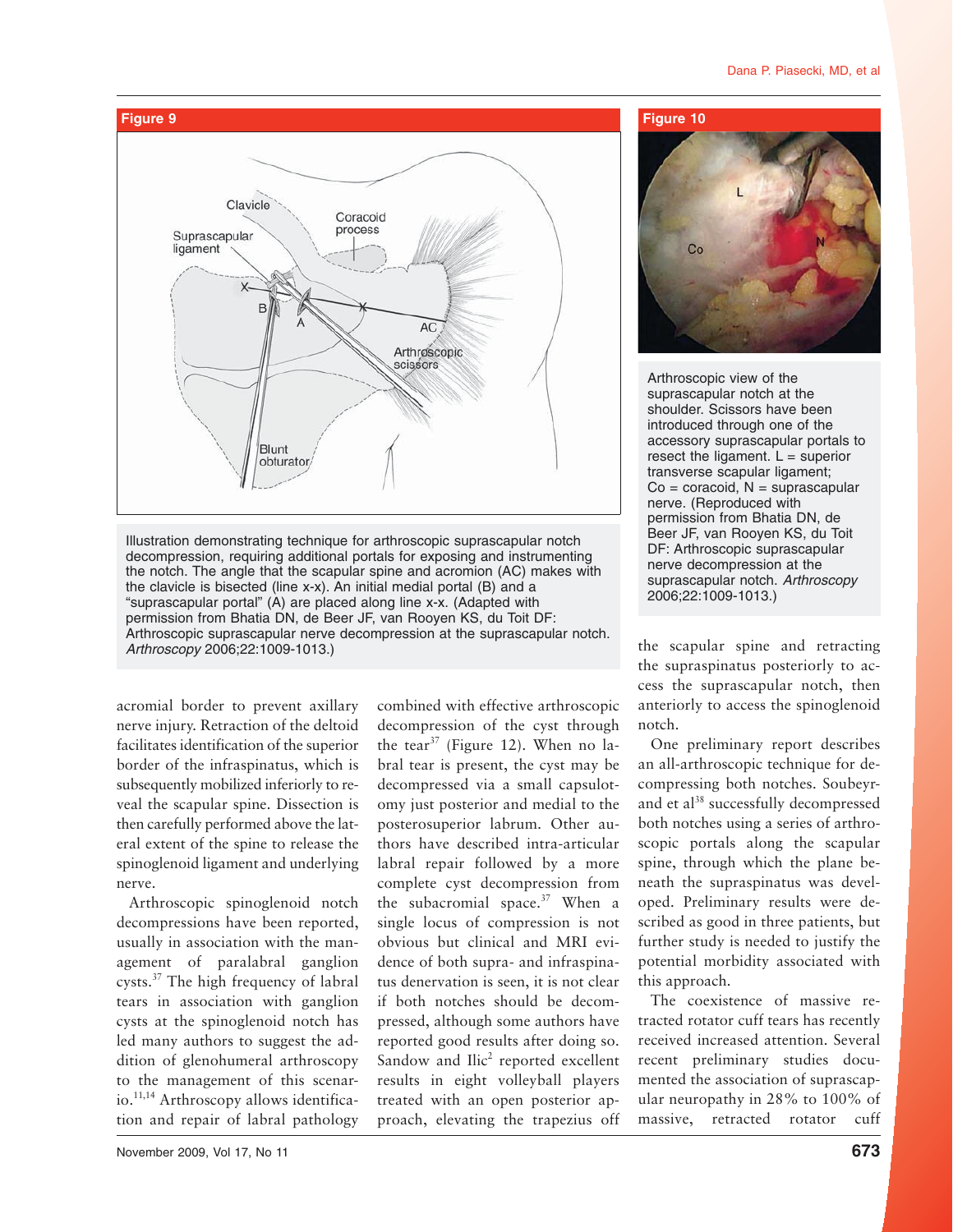#### Suprascapular Neuropathy



Open decompression of the spinoglenoid notch. **A,** Illustration of an oblique incision starting 4 cm medial to the posterolateral corner of the acromion. **B,** Exposure of the notch is then possible after splitting the deltoid and retracting the infraspinatus inferiorly. **C,** In this intraoperative photograph, after the notch is exposed, a spinoglenoid ganglion is visualized. **D,** Finally, the spinoglenoid ligament is released.







A

Arthroscopic images of surgery for spinoglenoid notch compression caused by a ganglion cyst. The procedure should include an evaluation of the joint. Because of the frequency of associated labral tears, most authors recommend cyst decompression through the labral tear, followed by labral repair. **A,** Labral tear. **B,** Appearance following cyst decompression and labral repair. (Reproduced with permission from Youm T, Matthews PV, El Attrache NS: Treatment of patients with spinoglenoid cysts associated with superior labral tears without cyst aspiration, debridement, or excision. Arthroscopy 2006;22:548-552.)

tears.<sup>21,28</sup> Nerve recovery was seen after attempts at tendon repair, and was correlated with clinical improvement, suggesting that tendon retraction (presumably bowstringing of the nerve at the two notches) might be causing the neuropathy and could be

contributing to muscle atrophy. Although further study is needed to clarify the potential role of isolated nerve decompression in the setting of irreparable tears or the addition of focused neurolysis at the time of attempted rotator cuff repair, the finding of suprascapular neuropathy in patients with massive rotator cuff tears may lower the threshold for surgical intervention.

### **Results**

# **Nonsurgical**

Martin et al<sup>25</sup> reported on a series of 15 patients with suprascapular neuropathy. MRI studies were obtained in only a small subset; no mass lesions were seen. Treatment consisted of activity modifications and physical therapy to improve range of motion and strengthen the rotator cuff and deltoid. After a minimum of 6 months, 80% of patients had achieved a good or excellent clinical result with improvement in pain and function. However, although most patients were unrestricted in the use of their pathologic shoulder, persistent atrophy and mild weakness on isokinetic testing was common. In the subset of patients who had posttreatment EMG studies, persistent deficits were seen in roughly half. This would suggest that nonsurgical management provides benefit mostly through compensatory muscle action, and less so through nerve recovery.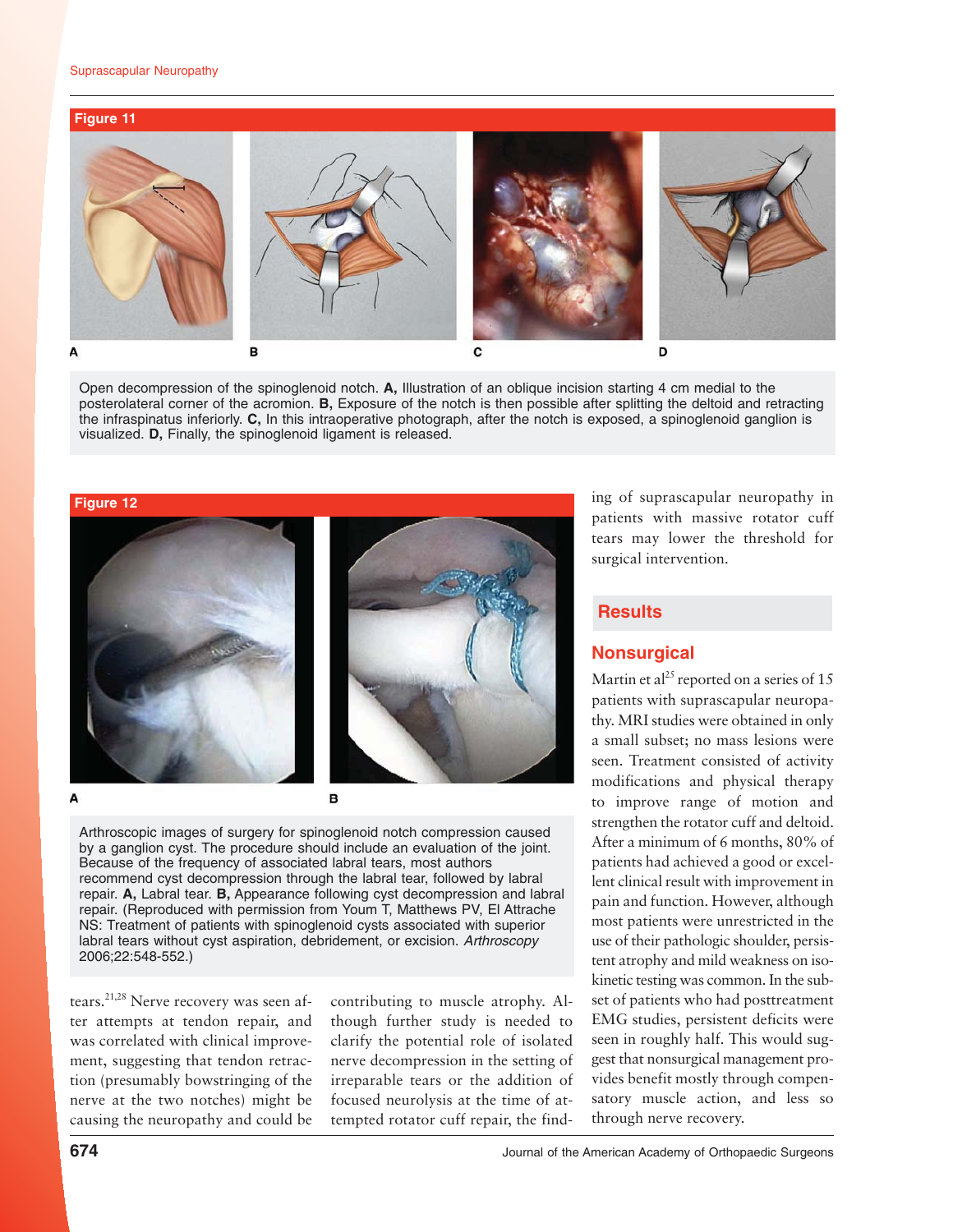# **Surgical**

The reporting of outcomes following surgical management is limited. Most published studies are case reports or small case series in which it is difficult to ascertain the extent of denervation before treatment and/or the potential coexistence of other sites of compression. However, most appropriately selected patients can expect an improvement in pain and function, although preoperative muscle atrophy, particularly in chronic situations, may never resolve.<sup>32</sup>

Kim et al $^{23}$  reported long-term pain relief and strength improvements in nearly 90% of 31 patients at a mean 18-month follow-up after open suprascapular notch decompression. Good preliminary results have also been reported arthroscopically. A case series on arthroscopic suprascapular notch decompression by Lafosse et  $al^{34}$  demonstrated excellent results in a prospective cohort of 10 patients. At a mean 15-month follow-up, all patients had significant improvement in pain and function, with normalization of EMG findings in seven of the eight tested.

Open spinoglenoid notch decompression has been reported in concert with arthroscopic management of associated labral tears. Fehrman et al<sup>39</sup> noted complete pain relief in a series of six patients with spinoglenoid notch entrapment from a ganglion cyst. Similar good to excellent results have been reported in most patients with ganglion cyst–related spinoglenoid notch entrapment after arthroscopic cyst decompression with $37$  or without<sup>40</sup> labral repair.

Mallon et  $al<sup>28</sup>$  reported on a series of eight patients with suprascapular neuropathy and massive rotator cuff tears. Of the four patients who underwent attempts at repair, two had follow-up EMG studies that demonstrated significant nerve recovery. And among the six patients who underwent partial repair in the series of Costouros et al,<sup>21</sup> EMG/NCV studies performed 6 months after surgery demonstrated significant nerve recovery that correlated with pain relief and functional improvement.

# **Summary**

Suprascapular neuropathy is an uncommon but potentially significant cause of shoulder pain and dysfunction that can result from a variety of static and dynamic insults along the path of the suprascapular nerve from neck to shoulder. It should be suspected in patients with recurrent shoulder symptoms after more common conditions have been ruled out, particularly in overhead athletes and those with traumatic shoulder injuries and/or massive, retracted rotator cuff tears.

Most patients with an overuse type of neuropathy will benefit most from extended nonsurgical management; those with reversible, structural causes of nerve compression will improve with surgical intervention. Given evidence that chronic denervation may be irreversible, the duration of symptoms and degree of muscle atrophy may be important considerations in choosing treatment options. Nerve decompression can be performed effectively through open approaches. Recent reports describe arthroscopic techniques, which may be particularly effective in cases of spinoglenoid notch ganglion cysts that allow the simultaneous management of coexistent labral tears. The association of suprascapular neuropathy with massive, retracted rotator cuff tears is a recent finding that may affect future management. Although outcome studies are limited, when treatment is appropriately individualized, significant improvements in pain and function can be expected in most cases.

### **References**

*Evidence-based Medicine:* References 19, 26, 29, and 32 are level II studies. References 5-9, 12, 13, 20, 24, 27, 36, and 40 are level III studies. The remaining references are level IV studies.

Citation numbers printed in **bold type** indicate references published within the past 5 years.

- 1. Kopell HP, Thompson WA: Pain and the frozen shoulder. *Surg Gynecol Obstet* 1959;109:92-96.
- 2. Sandow MJ, Ilic J: Suprascapular nerve rotator cuff compression syndrome in volleyball players. *J Shoulder Elbow Surg* 1998;7:516-521.
- 3. Warner JP, Krushell RJ, Masquelet A, Gerber C: Anatomy and relationships of the suprascapular nerve: Anatomical constraints to mobilization of the supraspinatus and infraspinatus muscles in the management of massive rotatorcuff tears. *J Bone Joint Surg Am* 1992; 74:36-45.
- 4. Edelson JG: Bony bridges and other variations of the suprascapular notch. *J Bone Joint Surg Br* 1995;77:505-506.
- 5. Rengachary SS, Burr D, Lucas S, Brackett CE: Suprascapular entrapment neuropathy: A clinical, anatomical, and comparative study. Part 3: Comparative study. *Neurosurgery* 1979;5:452-455.
- 6. Bigliani LU, Dalsey RM, McCann PD, April EW: An anatomical study of the suprascapular nerve. *Arthroscopy* 1990; 6:301-305.
- **7.** Plancher KD, Peterson RK, Johnston JC, Luke TA: The spinoglenoid ligament: Anatomy, morphology, and histological findings. *J Bone Joint Surg Am* 2005;87: 361-365.
- **8.** Plancher KD, Luke TA, Peterson RK, Yacoubian SV: Posterior shoulder pain: A dynamic study of the spinoglenoid ligament and treatment with arthroscopic release of the scapular tunnel. *Arthroscopy* 2007;23:991-998.
- 9. Shaffer BS, Conway J, Jobe FW, Kvitne RS, Tibone JE: Infraspinatus musclesplitting incision in posterior shoulder surgery: An anatomic and electromyographic study. *Am J Sports Med* 1994;22:113-120.
- 10. Solheim LF, Roaas A: Compression of the suprascapular nerve after fracture of the scapular notch. *Acta Orthop Scand* 1978;49:338-340.
- 11. Moore TP, Fritts HM, Quick DC, Buss